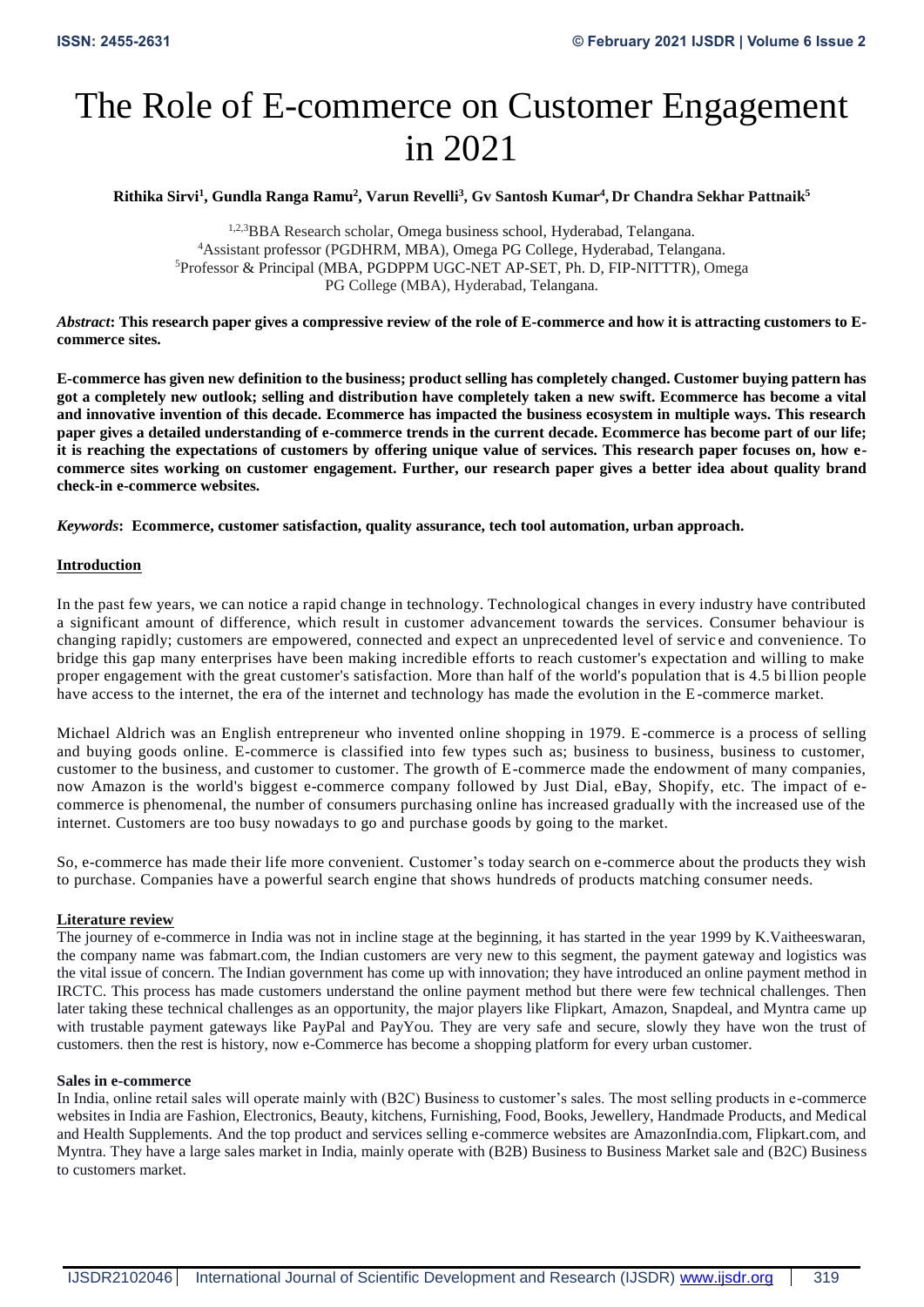

(Fig-1 customer scrolling to ecommerce sites)

In India, some online banking payment modes have made shopping online easy, like Google pay, Phone pay, Paytm, BHIM, and Amazon pay. These payment gateways play a crucial role in the development of sales of websites. They have special features of booking tickets for planes, buses, trains and paying bills etc. These apps were introduced in the year 2014 to 2017, and for the rest of history these apps have been helping in increasing the sales of many ecommerce websites. Additional features like coupons, offers, and discounts on the product and services excite the customers to visit the website and buy often.

Sale strategy during any occasion or festival is changed, along the lines of flash marketing. In flash marketing, at a particular period, the products or services are discounted and certain offers like buy one get one free is applied to grab the customer's attention and they have the urgency to purchase the products so that they don't miss out on the special offers. This 3hour flash sales have the very best transaction rates, the sales rate increase. The cross-selling strategy used is creating bundles to sell the products. For instance, if product A sells well then it is bundled with product B (sold less) at a lower price. The complementary products are clubbed together. For instance, if you sell toothpaste, then bundle it with a toothbrush, tongue scraper, and mouth wash, which lead to selling more products, and the customer is satisfied. Next is the shipping process, a crucial part of the business. Reducing the shipping rates, reaching the maximum areas and services along the lines of COD (cash on delivery) are the main factors for the shipping strategies.

The year-end sale is an excellent opportunity used to turn up on the inventory. Offers and deals make the inventory move at a rapid rate and lead to adding up of fresh products and motivates the loyal customers.

The next major aspect of sales promotion is marketing done in the right way. The catchy- taglines or advertising means involving famous actors have helped the organization. Creating anticipation in social media and attracting young customers is the right target market.

## **1 Customer engagement**

Customer Engagement is the emotional and ethical connection between a customer and a brand or a company. Highly engaged customers buy more products and promote more and show or demonstrate more trust and loyalty towards the brand and company. Providing and producing a high-quality customer experience is the most important component in this Era in an organization's customer engagement system or strategy. In the next 3years, Customer Engagement in the current decade will grow up to 24% with the help of Digital Marketing and online shopping channels.

## Importance of Customer Engagement

.

According to an Indian marketing survey, Customers are communicating and buying through digital channels. Like Amazon.com, flipkart.com, Myntra, etc. These channels have increased and given growth to the importance of customer engagement strategy.

- 1. Discovering the factors that encourage customers to involve. Identifying the risk that, customers will not have any kind of issues.
- 2. Understanding customer needs and expectations.
- 3. Reducing Price and increasing retention and identify the sell opportunities which helps to enhance brand loyalty and company reputation.
- 4. Acquiring new customers through Digital marketing, word-mouth of marketing, and social media marketing.

## Customer engagement in e-commerce platform in India

Despite the pandemic in 2020, e-commerce platforms had an exceptional increase in sales in India, with the help of customer engagement with their loyal customer's branding. The five stages of customer engagement are to Discover, Shop, Buy, Own, and Advocate, this has helped in the increase of sales and marketing in the e-commerce websites, with the new product line ups. Digital marketing is the new key to the essential part of excessive customer engagement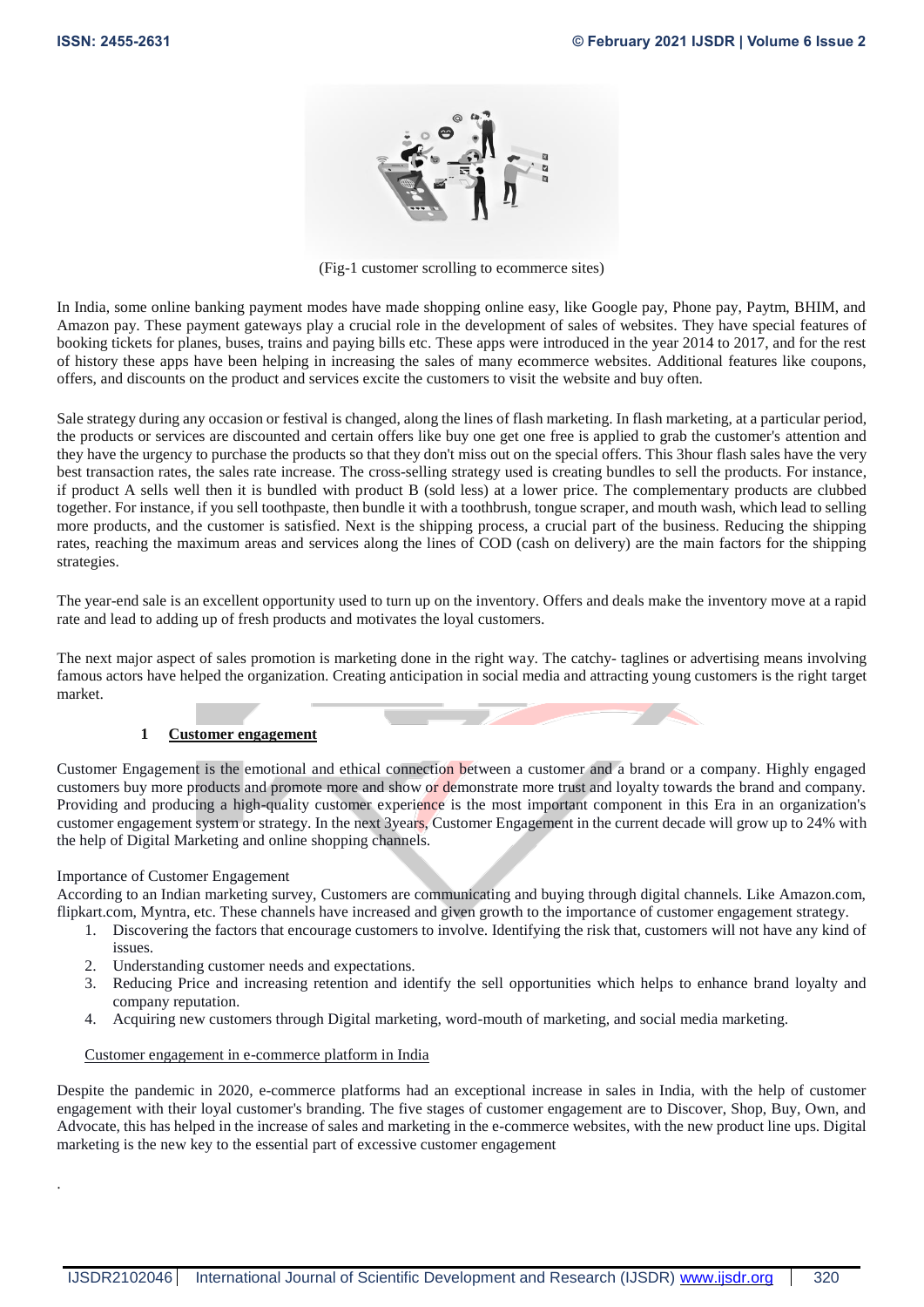

**(Fig 2 - Analysis about customer engagement cycle)**

Myntra is the India's number one online retail fashion store by maintaining its leading position, having an ethical relationship with the customer. By Overcoming its competition with Amazon (the world's largest e-commerce site), with the features like myntra studio, try and buy, detailed filters, various fashion sales for example end of reason sale, weekend sales, or birthday sales, festive offers, special discounts and a membership deal that is myntra insider for the influencers and fashion stylist and provides tips and bits of advice from top celebrities with earning rewards and gifts. Myntra is making an easy way for its customer to shop online; the biggest move is being partners with Microsoft for accelerating digital transformation, focusing on innovation and high user interface technology for the further benefits and better customer interaction. Myntra became successful by its progressive development and advanced technology making high profits. Myntra exclusively have branded clothes, accessories and beauty products, gadgets, household products and myntra mall, assuring a quality check to its customer.

Along the lines of following the online trends desired by the customers, social media marketing for the exact purpose of influencing people to buy their products. Compact elaboration about the special features is Myntra studio- this actively demonstrates that the fashion freaks exhibit their fashion advices and recommends clothes for the watchers, and myntra provides the similar clothes displayed by the person as a post. Myntra Insider (loyalty programme) - a membership deal without any monetary terms for the active users and rewards points, perks and privileges with every purchase. This programme will engage with alliance partners who wish to promote, intensify its business or product, and collaborate with myntra for various exclusive discounts and offers for the insiders or the participants, this demonstrates high customer engagement for loyal users and provides an opportunity to them, along the lines of fashion tips and advices from top celebrities of India, VIP access to all sale events. Explore on myntra with myntra move signifies that the users are rewarded for an active lifestyle by the fitness data of the user converted to shopping currency/ coupons, playing simple games and earning rewards further used while purchasing. These all features indicate the excessive efforts by myntra for customer satisfaction and are completely successful.



**(Fig 3 – Channels of customer engagement)**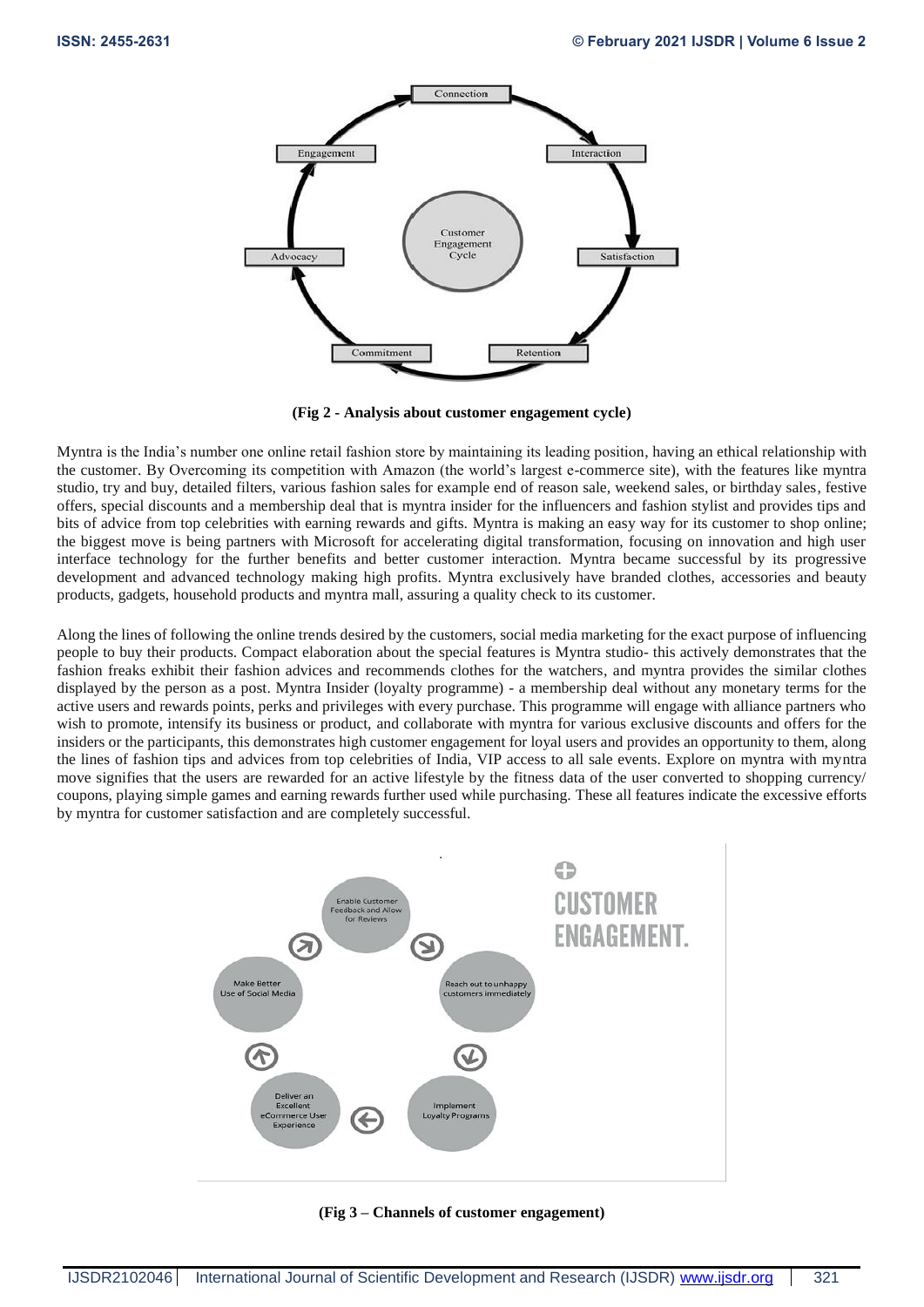Describing the above image, illustrating the cycle of customer engagement:

Enabling the customer to give feedback and reviews- demonstrates that after every usage of the product or services by the customer should be reviewed and feedbacks are taken for understanding the customer satisfaction. Reaching out to the unhappy customersthe people not satisfied should be contacted by the customer services managers of the particular company. Implementing loyalty programs- this assists in high up the loyal customer's assurance towards the company. Delivering an excellent e-commerce user experience- the technology used by the website must be easily accessible for the users and remarkable. Making better use of social media- social media displays customers' needs and even demonstrates the company's product and services, as people use more social media and it also included as a market place now.

# **2 Market expectations on ecommerce**

The concept of market expectations is based on the prediction of short-term interest rates or what will the short-term interest rates be feature-based by the current long-term interest rates; the market Ecommerce Business should reach a 55% growth rate from 4.5 trillion \$ in 2020 to 7.8 trillion \$ in future or 3years. By the market, expectation e-commerce will make new records in sales rates.

The market of Indian e-commerce can be segregated into various types of online services like online retail, online financial services, online travel, online shopping, etc. based on categories of the product, 2019- the online travel services had the highest market share because they improved the connectivity between airways and railways among the people because of the fastest-growing number of internet users.

Many e-commerce companies have been improved in various methods of online services like online retail, online financial services, online travel, online shopping, etc. based on categories of the product, 2019- the online travel services had the highest market share because they improved the connectivity between airways and railways among the people because of the fastest-growing number of internet users.

Many e-commerce companies have been improved in various methods of innovation and technologies like artificial intelligence, machine learning, virtual reality, augmented reality, voice recognition, etc. to approach and attract customers also to compete with other similar companies in the market. For example, Amazon has incorporated voice assistant [ Alexa ] for helping their customers, making their work more simple, and improving customer satisfaction with many new, useful, and innovative ideas which helps the particular company to get success in the market.

There are many e-commerce website's that provides various types of payment methods and are also inter-linked between them so the customer can choose his comfort payment methods in a safe and secured way, there are many online payment platforms like Google pay, apple pay, Paytm, amazon pay, PayPal, etc. which provides a secure, easy and efficient way of online payment methods.







From the above figure, it illustrates the market of e-commerce (retail) sales globally from 2014–2023, in terms of billion US Dollars. As from 2014 the sales started from 1,336 billion dollars, 2015 for 1,548 billion dollars, 2016 for 1,845 billion dollars, 2017 for 2,382 billion dollars, 2018 with an increase of sales to 2,982 billion dollars, with more increase by 2019 the sales reached 3,535 billion dollars. The sales in 2020 reached 4,206 billion dollars and continuing with the next three years i.e. 2021, 2022, 2023, the market is expected to be increased. By the graph, it proves that the market keeps increasing, the market expectations are high in the e-commerce sector by fulfilling the necessity and social status of customers thus by satisfying with improvising every time.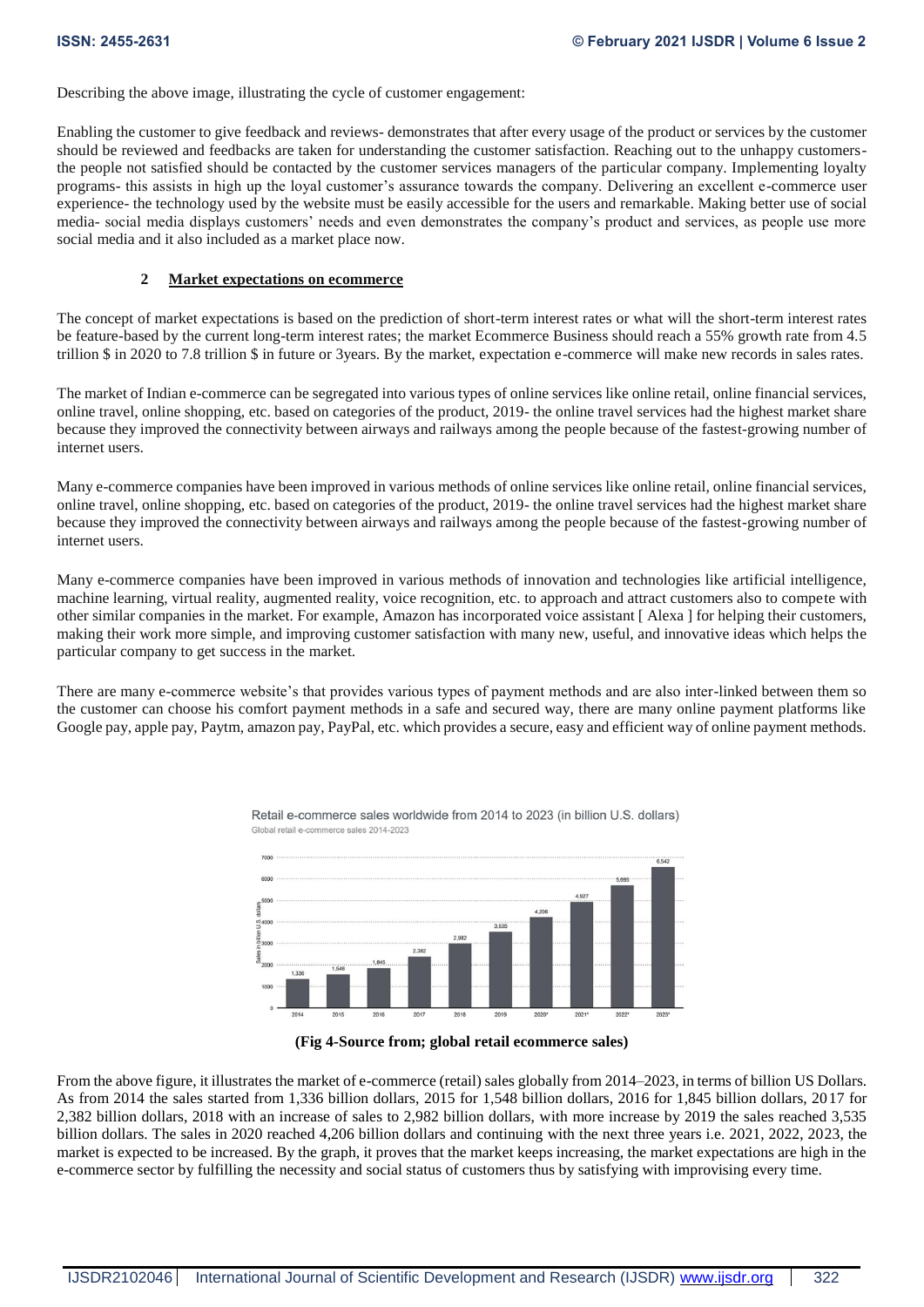## **3 Quality assurance**

Quality assurance is extremely important for every e-commerce website to maintain the quality check regarding the terms of product or services for the exact purpose of assuring the customers of the safety, security, and loyalty to them. This actively demonstrates that a right attempt of quality assurance leads to more identification and guarantee of the brands. For instance, Snapdeal went in losses for the reason of selling fake products at cheap rates, with intention of grabbing customers attraction towards their cheap deals, but rather it turned of failing that mission, the particular reason for this circumstance is most of the customers prefer quality than the prices. The regular check of products, assigning time towards checking the functionality or improvements of the quality, the affirmation of the superior goods and highly engaging with customers to understand their needs and to fulfil the intention of satisfaction. It is a process to develop the verification of higher performance, the usability of the particular system. Regarding the website's maintenance counts under quality assurance, glitches or bugs lead to displaying incorrect information leading to misunderstandings, low sales, and negative reviews of the website cause low customer engagement and losses. The technical aspects are must also be scrutinized, as technology is the primary feature**.**

## **4 Results and Discussion**

The outlook of e-commerce has completely changed in India, India is on road to digital development. Value -added innovation in e-Commerce is the key, change in technological trends lead to digital development. Streamlined logistics, modes of delivery made things easier for eCommerce. The payment gateway is the smooth process for customers, easy return and exchange has attracted a lot of customers to e-commerce. Customer services have been a prime most priority for e-commerce, adding services like 24/7 chat support has garbed the attention and solved the major customer related issues. The major companies using artificial intelligence to share better customer engagement. Companies like Flipkart, myntra, amazon are building their own software's to run the system with proper flow. Mobile optimized setup helps this system a lot to run fastly. Social media has also helped eCommerce a lot. Social media sites can be used as a great marketing tool to promote e-commerce products. Personalised adds with region-centric approach has impacted a lot. Government privileges to MSME also helped many companies to come into the e-Commerce market. Small and medium-sized E-commerce companies can gain from large players by keeping customer care at the fore. That, alongside co -activity from the government, will take Ecommerce to its pinnacle in India.

## **5 Advantages and Disadvantages**

Advantages: -

The E-commerce sector has a large market; as in the internet users are excessive, so that benefits e-commerce having so many website viewers and customers. As the technology is used, the benefits are to check on customer's insights along the lines of the product purchased by them and the satisfaction levels, recommending other similar products by SEO functions.

Technology is the greatest way to analyse big data or information simply. Rapid responses for customer queries and an easy way to understand the market by the customer needs displaying through research, plus point that making an e-commerce website does not cost much. More people depend on the internet for every simple necessity, more the sales increase. Features of websites are grouping particular products varying by their structure, pricing, or in bestsellers, which makes the customer access and find the particular product easily.

## Disadvantages-

While there are numerous advantages of e-commerce, there exist disadvantages that customer's fear in e-commerce, while the selection of goods there is lacks of personal touch which in turn decreases customer satisfaction and assurance. Also, the quality of the product shown online when received dissatisfies customers many times which makes the company untrustworthy in the market, and their reputation decreases. There is a high risk of credit card fraud which is feared by many customers as their details are shared. The Prices shown in different online platforms vary from the selling price and there is a loss for buyers so the demand decreases. High competition as every business in the modern world has an e-commerce website, in the process the less reputed companies fall while the famous brands reach heights.

## **Conclusion**

Role of eCommerce in customer engagement is linked with many factors, technology and the internet are playing an important role. tech tool automation in eCommerce is the vital support for customer engagement. The user interface in e commerce sites is contributing to a major extent in customer engagement. Ecommerce sites are very focused on trustbuilding and quality assurance is the prime most priority to them. Despite the cut the throat competition by the major players in the market, still, it can able to accommodate the new players in the market. Future of e-Commerce has a stronger impact on the Indian economy. In the next five to 7 years, e-Commerce is going to be the future of purchase. Customer engagement will be nerve factor for sales.

The Indian Government is putting a valiant effort to help E-commerce in India. Despite everything, there are miles to cover before Ecommerce effectively surpasses offline businesses in upcoming days.